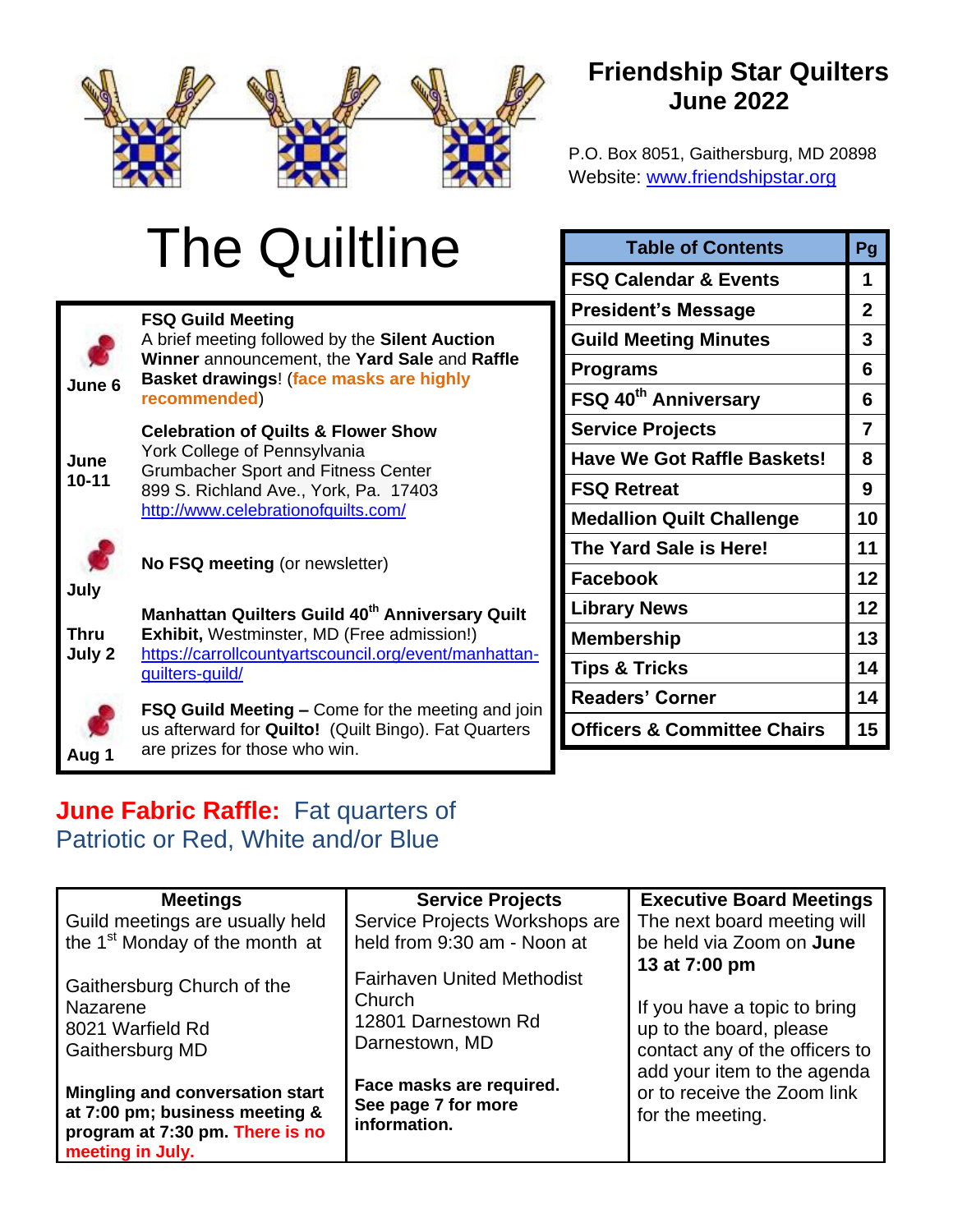

See You Later, Alligator! **---Robert Guidry**

Original version by the songwriter here: [https://www.youtube.com/watch?v=b0VQ0OyX\\_Fk](https://www.youtube.com/watch?v=b0VQ0OyX_Fk)

More popular cover by Bill Haley & His Comets here: <https://www.youtube.com/watch?v=1Hb66FH9AzI>

Wow, two years just flew by! I want to thank everybody in the guild for helping to make things run smoothly, and generally keeping me on track where possible. Serving as president during the pandemic years had its challenges, and it's only through the efforts of our members that we made it work.

A BIG thank-you to my fellow officers and committee chairs. I almost always learn something from our guild meetings, even when I don't think I will. I have full confidence that the proposed slate of new officers will be successful - with the guild's continued support.

I'm looking forward to the yard sale, despite my robust stash. I have a lot of little pieces, but there are gaps I'm looking to fill. Everybody get your checkbooks or credit cards ready!

There's a long weekend ahead to work on sewing and organizing all the crafty bits. I've posted my yearly rant on Facebook about not confusing Memorial Day with Veterans Day or Armed Services Day, so I can enjoy my day off work with gratitude. Peace to all of you.

Yours in Quilting,

Michele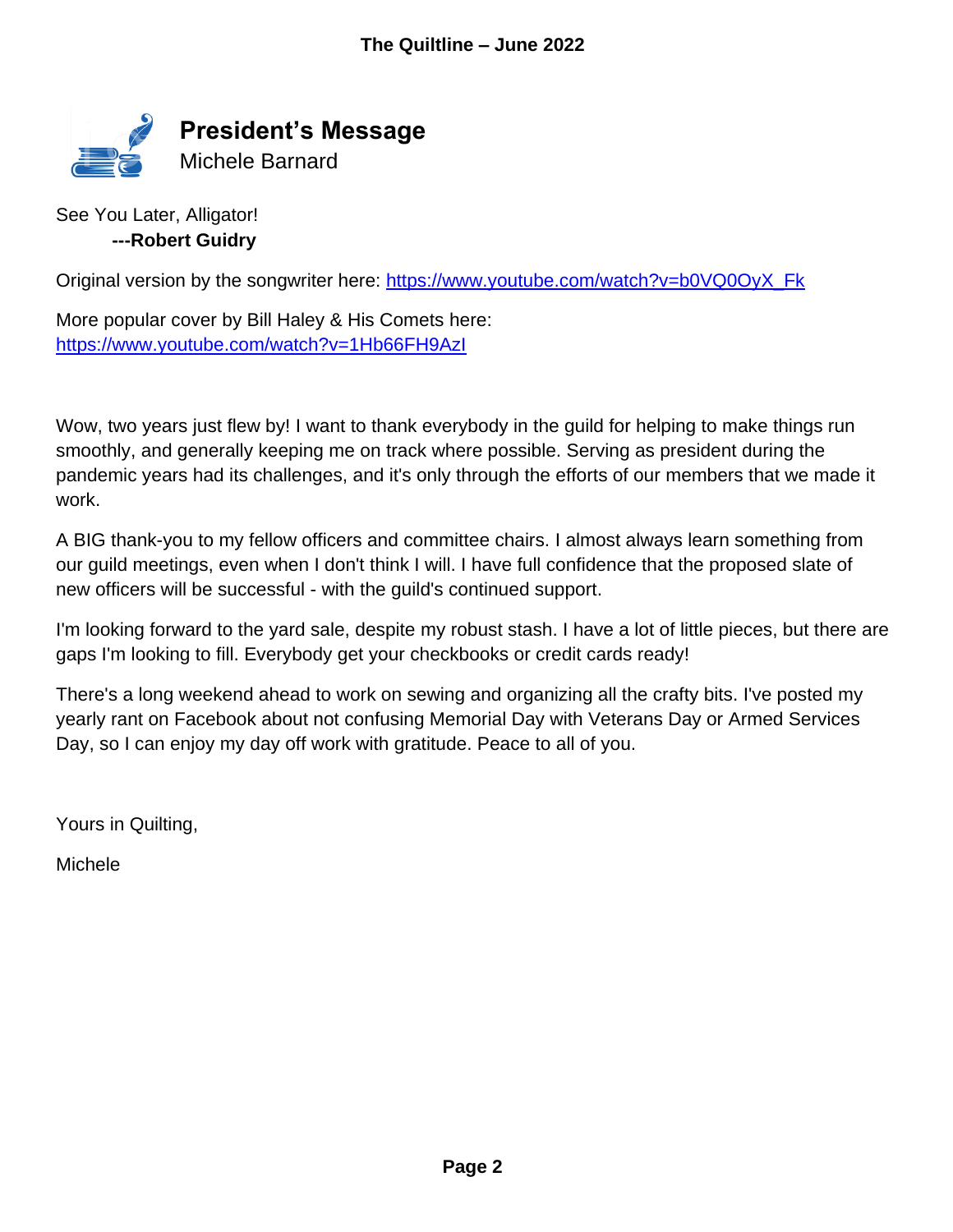

**May Guild Minutes**

Peggy Weidman

President Michele Barnard called the meeting to order at 7:30 PM and asked any new members or guests to introduce themselves. There was one guest.

Meeting Minutes: The April FSQ Meeting Minutes were approved as submitted.

#### **Treasurer's Report** – Kathy Swartz

Kathy will be presenting the 2022-23 budget for approval next month and has asked all committee chairs to submit their budgets to her by May 15th. She also asked for 3 to 4 volunteers to help at the checkout desk for the Yard Sale next month. Anyone interested should see her at the break or after the meeting.

Kathy explained an upcoming proposal for a change to the By-Laws. Currently two signatures are required on all checks over \$300. The Truist bank verifies only one signature on checks and ignores the other. To accommodate this banking change with the intent of the By-Laws, it is proposed that the By-Laws be changed to state that the check request submitted to the treasurer be required to have two signatures, and the check only need one signature. If you have questions about this she will be happy to answer them at the break. In accordance with the By-Laws, any proposed change to such is to be submitted to the membership 30 days in advance of a call for a vote. Thus, this announcement tonight, which will be followed this week by an email to the entire membership, gives notice that a vote will be called for the above change at our June 6 meeting.

Kathy has been successfully using "Square" for credit card charges at this meeting. She will be available for charging membership fees and raffle tickets for the baskets at the break. Kathy explained that there is a charge to FSQ for credit charge transactions, but it is against the law to increase an item/product charge for those using a credit card in order to cover the fees. However, several people have asked if they might add a donation to their charge for this purpose, and this is fine. The charge for a \$35 transaction is ~\$1. People are welcome to donate \$1 in addition to their \$35 membership fee if they would like to, but it is certainly not required, nor expected. For now, while we are still testing it, the fees will simply be deducted from the income generated by membership renewals, raffle ticket sales and yard sale purchases. Credit cards won't be used for the retreat, since the price of the retreat had been set before the decision to take credit cards and the fees would be greater than needed to cover the costs of the retreat. The Executive Board will later evaluate whether prices need to be increased to balance the effect of credit card fees on income. Kathy's experience is that income increases when charge cards are introduced.

#### **ANNOUNCEMENTS**

The next Executive Board Meeting is Monday, June 14 at 7 PM by Zoom. Anyone interested in attending is welcome. Contact one of the officers if you wish to attend.

#### **Quilting Demonstrations**- Michele Barnard

Michele has been talking to the woman who runs the quilting exhibit at the Montgomery County Agricultural Fair, August 12-20, 2022. She asked the membership if there was any interest in having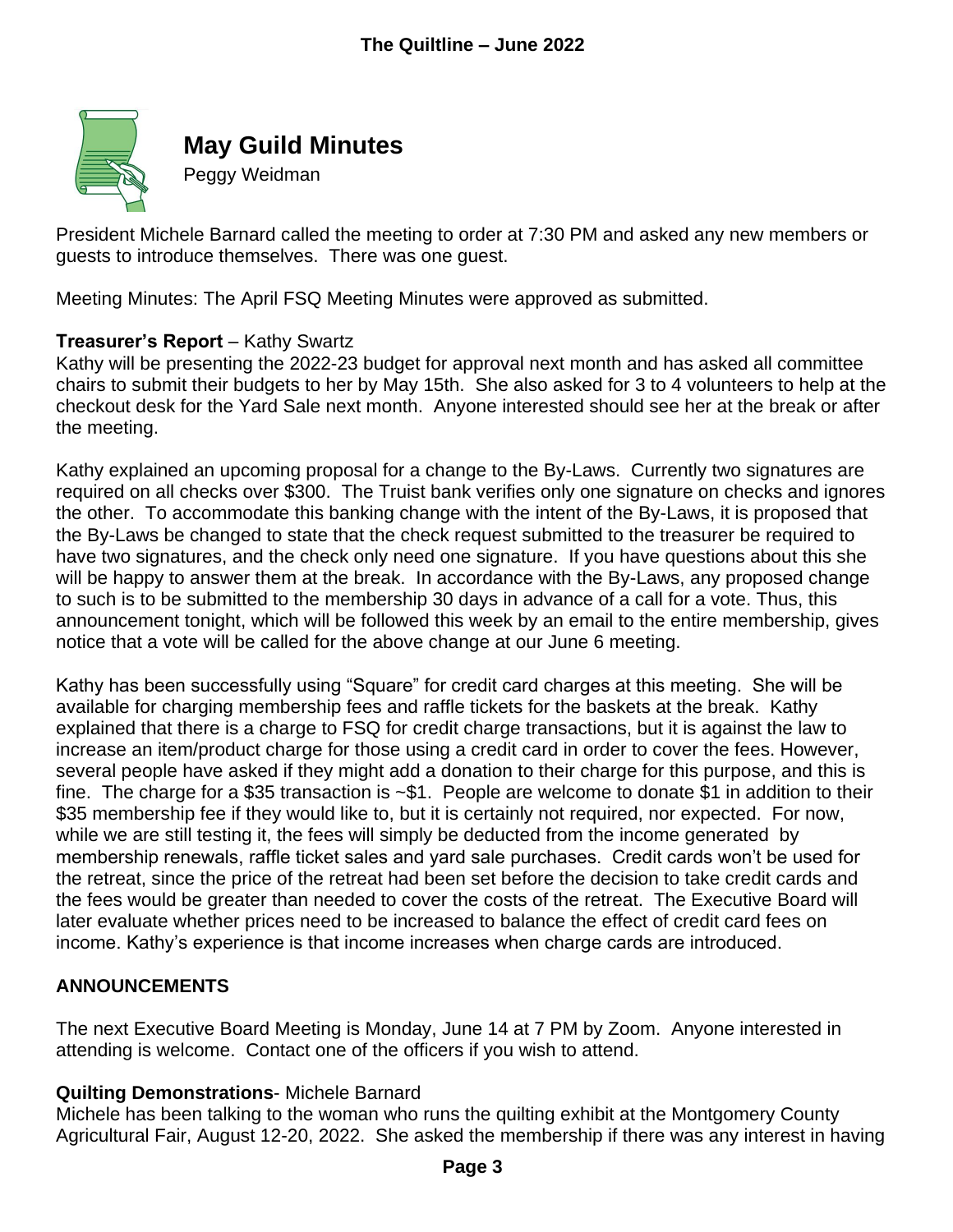an FSQ demonstration booth at the fair, and several hands were raised. She will firm up plans in the near future and get back to the membership.

#### **2023 Raffle Quilt** – Michele Barnard

The Raffle permit has been applied for (a second time since the first was lost in the mail) and quilt raffle tickets are ready to be ordered. The winning raffle ticket will be drawn at the June 2023 meeting. For newer members who might not know about the Opportunity Quilt Raffle, Michele explained that raffle tickets are given to members to sell, although it's not required they do so. Generally, \$25 in raffle tickets are provided to each member and the member is welcome to sell them (and can get more if desired), purchase the tickets themselves, or, if unable to sell or purchase, may turn them back in. We do this because the quilt raffle is an important part of the revenue stream for the guild. We also pick a charity to receive a portion of the proceeds, and this year Mana Food Center was chosen. Later this year, the quilt coordinator will be asking for volunteers to take the quilt to the meetings of other guilds or different locations to sell tickets.

#### **2023 Quilt Show** – Michele Barnard

We hope to have a quilt show next spring. Barbara Kilby, Karen Moss, Judy Walsh, and Teresa Peterson did a lot of leg work to identify a site at Asbury Methodist Village that would be suitable for a show at reasonable cost. Barbara will continue pursuing arrangements there. The tentative dates are April 21-23.

#### **Nominating Committee** – Peggy Weidman

The Nominating Committee, Peggy Weidman, Liz Plantz, and Heidi Ostreicher, were relieved and delighted to announce their slate of Officer Nominees for the 2022-23 year. The nominees are: Judy Hoffman for president, Karen Kehl for vice-president, Barbara VanDenBerg for secretary, and Trish McTighe for co-treasurer. Each was awarded a bag of chocolates by Liz Plantz and a round of applause for their volunteer spirit.

#### **COMMITTEE REPORTS**

#### **Retreat Committee** – Colleen Biasco

Colleen and her co-chair, Jennifer Rossmere, have already shared the plans for the retreat by email and newsletter. Colleen asked if anyone had any questions. There were none. She then said that she had received so many applications that night that they had nearly half of the openings filled and more would be coming in. She was confident there would be no cancellation this time.

#### **Yard Sale Committee** - Peggy Weidman

The yard sale will be held at the June FSQ meeting. In addition to the sale, the committee is also offering 4 raffle baskets, one ticket for \$1 and six for \$5, credit cards accepted. These are very special handmade baskets, donated by the Deer Creek Basketry Guild. Each is filled with patterns, tools, fabric, books, chocolate bars, and, in one case, pancake mix and maple syrup. The winners will be announced at the end of the Yard Sale.

#### **Library Committee** – Liz Lawrence

The silent auction of Jinny Beyer's Album of Patchwork Quilting and the Quilters of Gee's Bend books is ongoing. There's still time to enter a bid. The winners will be announced at the June Yard Sale.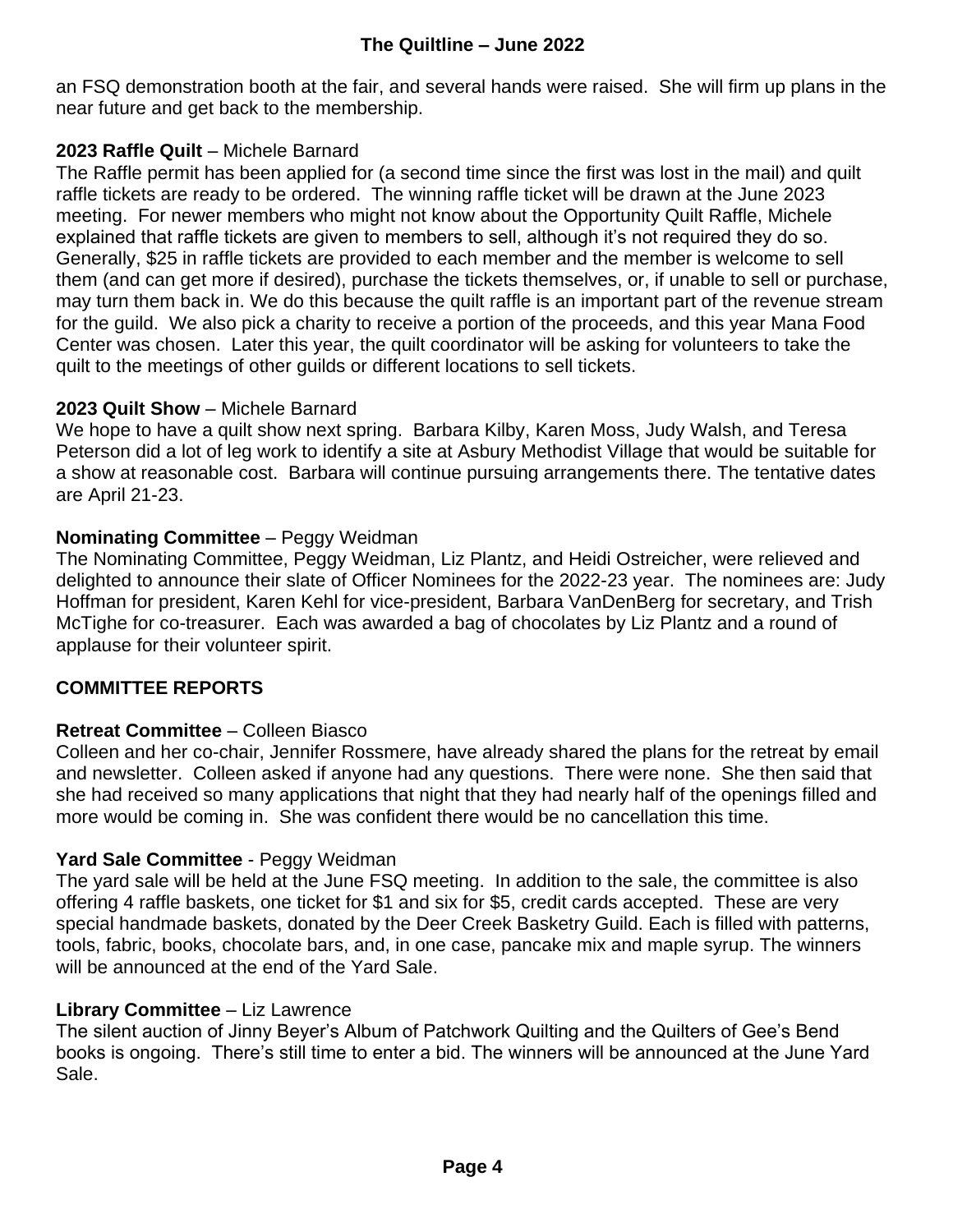#### **The Quiltline – June 2022**

#### **Anniversary Celebration** – Harriet Sheinson

Harriet reminded everyone that October is when we will be having the Anniversary Celebration. She appealed for donations of any FSQ guild photographs and memorabilia. She specifically asked former presidents who received a quilt at the end of their service to send a picture of the quilt.

#### **Membership** – Michele Barnard

Charlene was unable to attend. Michele reminded everyone that it was time to renew their FSQ membership.

#### **Service Projects** – Michele Barnard

If you have placemats, you can hand them in to Judy Hoffman tonight or bring them to the Service Project workshop on Thursday, May 5, which is the last day to turn in placemats for Meals-on-Wheels. Service Projects dates this month are May 5 and 12.

#### **Programs** – Cathy Miller

Cathy introduced the May speaker, Nancy Bills.

Program Speaker – Nancy Bills "What to do with things that you don't know what to do with"

#### **Fabric Raffle** – Liz Plantz The raffle bags of ugly fabric were won by Stacy Ross, Ellen Robinson and Ishia Hu.

#### **Door Prize**

The FSQ door prizes were won by Carmen Sesvold and Liz Plantz.

The meeting was adjourned at 9:15 PM

The next meeting will take place at 7:30 PM on June 6, 2022 (in-person).

Respectfully submitted, Peggy Weidman, Secretary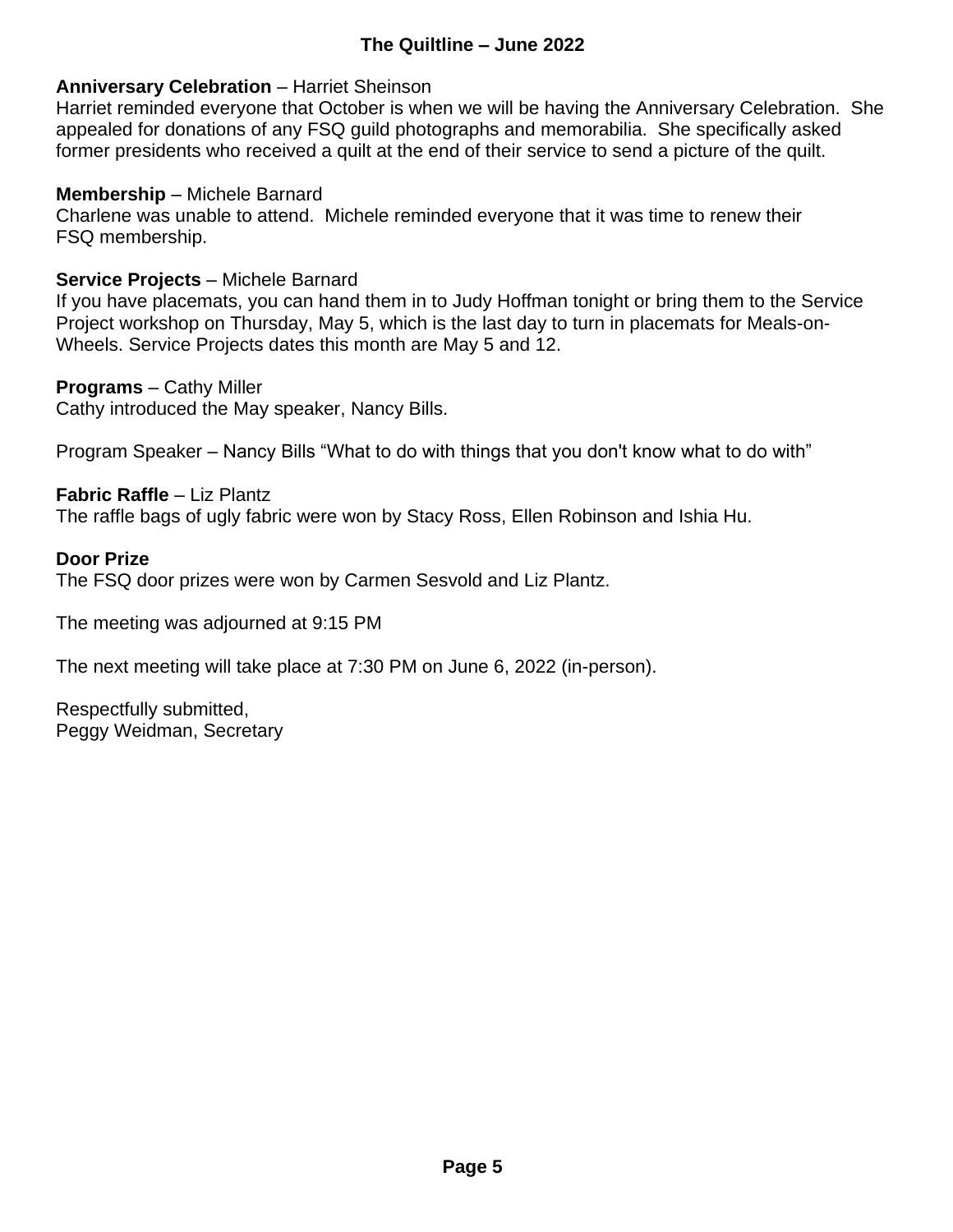

**Programs**

Judy Walsh

In lieu of a speaker this month we are having a Yard Sale after the June business meeting. See page 11 for more information.

For our new members: **There is no guild meeting or newsletter in July.**

In August, after our business meeting we will play **Quilto!** (a quilting-themed Bingo) using M&Ms for markers and awarding Fat Quarters to the winners. More information about that event will be available in a few weeks.



**FSQ 40th Anniversary**

Anne Flaggs

In 1981, twelve Montgomery County women decided to expand their small quilt group. They created Friendship Star Quilters and invited the quilting public in October 1982 to join them.

We are looking to have a program/celebration of our anniversary in the fall but we need your help to gather any pictures, articles or other memorabilia to help make this program successful.

If you have pictures related to FSQ meetings, quilt shows, retreats, mini groups, quilting related trips or even you and your awesome quilts please get them to me either through email at [anne.f.flaggs@gmail.com](mailto:anne.f.flaggs@gmail.com) or at one of our upcoming meetings. We would love to see photos from 40 years ago, 4 years ago or even last week. If you have you been published in a magazine or internet article, please send that to me also so we can celebrate our member achievements.

Thanks for your help in making this such a successful program.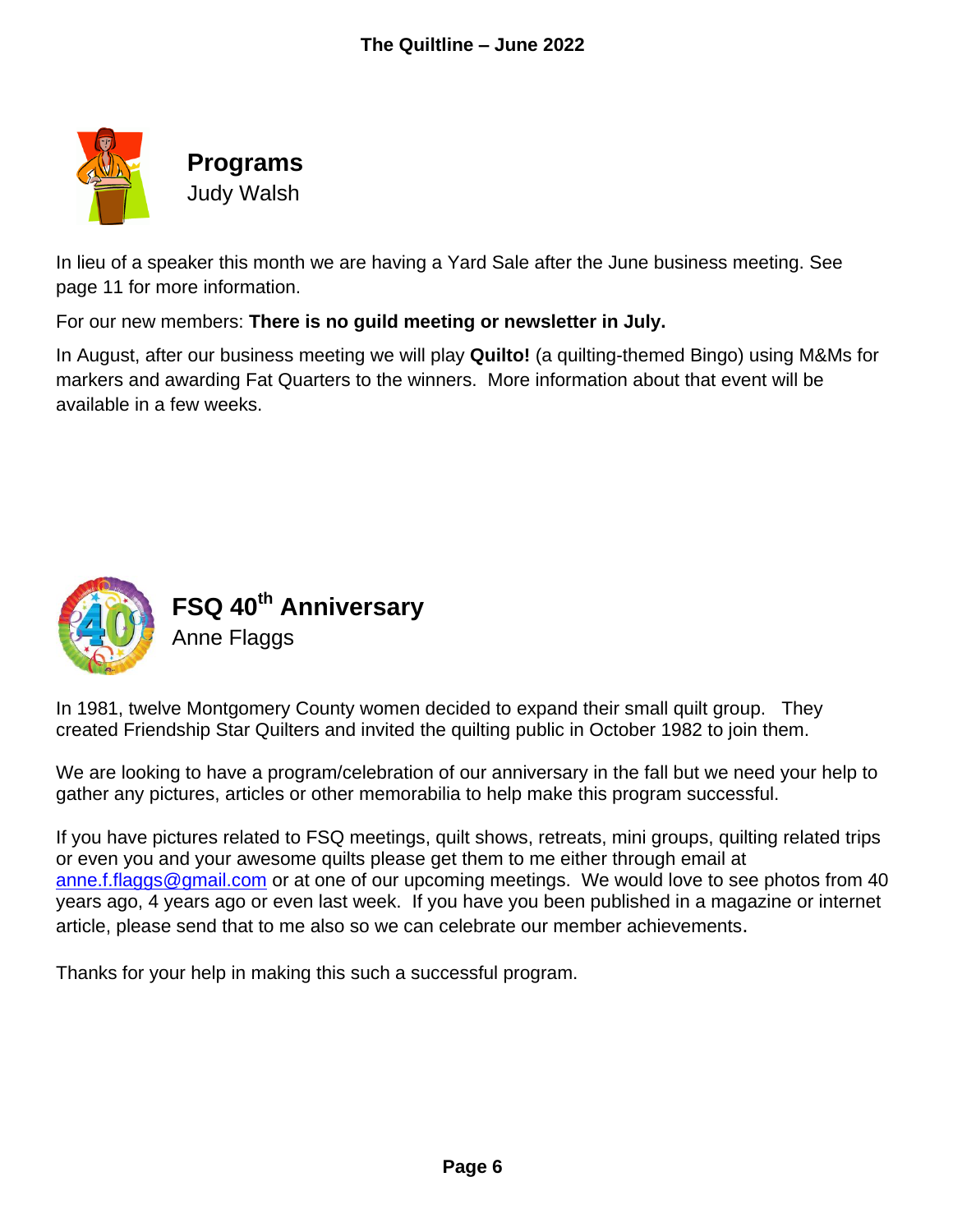

Service Projects has completed another banner year, with some new projects and anew donation location! The numbers of quilts and pillowcases donated continues to be impressive, thanks to the generous contributions of all of the FSQ members who attend workshops, work on projects at home, or donate materials.

This year, in response to a request from local NICUs, we changed the size of the preemie quilts we make and are now making them in the range of 30" to 36". Details are at [friendshipstar.org](https://friendshipstar.org/) under the Service Projects tab.

We are now donating again to Mary's Center for their home visiting program. We also had an extremely successful drive to make placemats for local Meals on Wheels programs and FSQ members outdid themselves by making 205 placemats. It's been a very busy year!

Here are our numbers for this year, from June 1, 2021 to May 31, 2022.

#### **522 quilts**

**642 preemie quilts**

**261 pillowcases**

#### **449 preemie hats**

While we don't often get feedback from those who receive our quilts, we want to share a note that was posted on FSQ's Facebook page by the mother of a child who was treated at Shady Grove Hospital:

Just wanted to say thank you. Our son had an unexpected surgery at Shady Grove. There was a *quilt on his bed from Friendship Star Quilters. Thank you, for that little piece of love and comfort.*

June Service Projects workshops will be held on Thursday, June 2, and Thursday, June 16. We will take a break in July because Fairhaven United Methodist Church is hosting daytime camps and Vacation Bible School. We will resume workshops in August.

Have a safe and relaxing summer. Keep quilting! Nance Brennan and Anne Weaver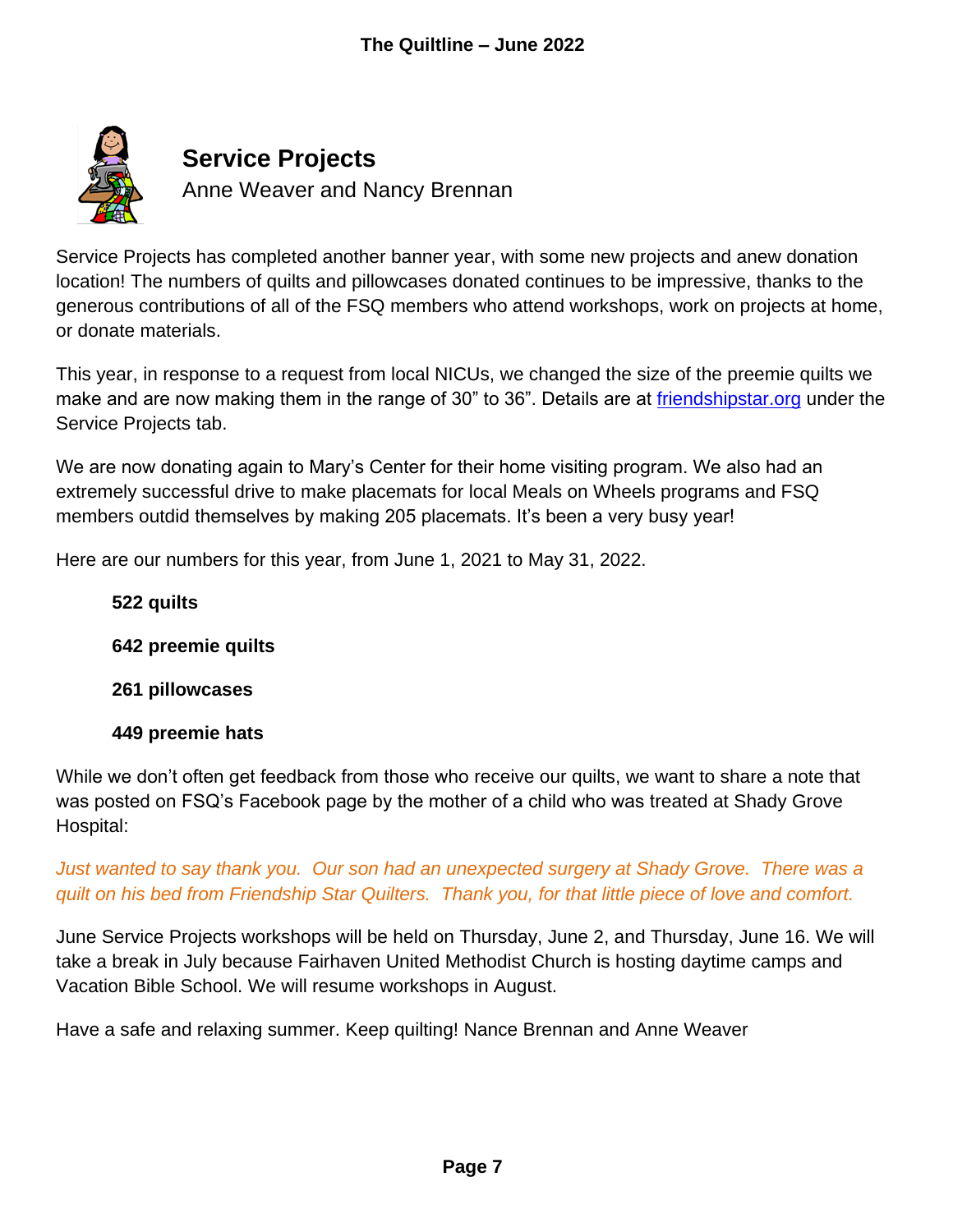### *Have We Got Raffle Baskets!*

Four beautiful handmade baskets, courtesy of Deer Creek Basketry Guild, are chock-full of goodies and just waiting to be won by you! Gourmet chocolate bars included with each basket!



\$1 per ticket or \$5 for six. (Sorry no credit cards.) Bring your cash and old address labels to affix to your tickets!

Tickets will be on sale during the Yard Sale. Pick your favorite basket or buy tickets for all 4 baskets! Winners will be chosen at the end of the Yard Sale. You don't need to be present to win.

*Raffle baskets are hosted by the Yard Sale Committee and Elaine Villforth*.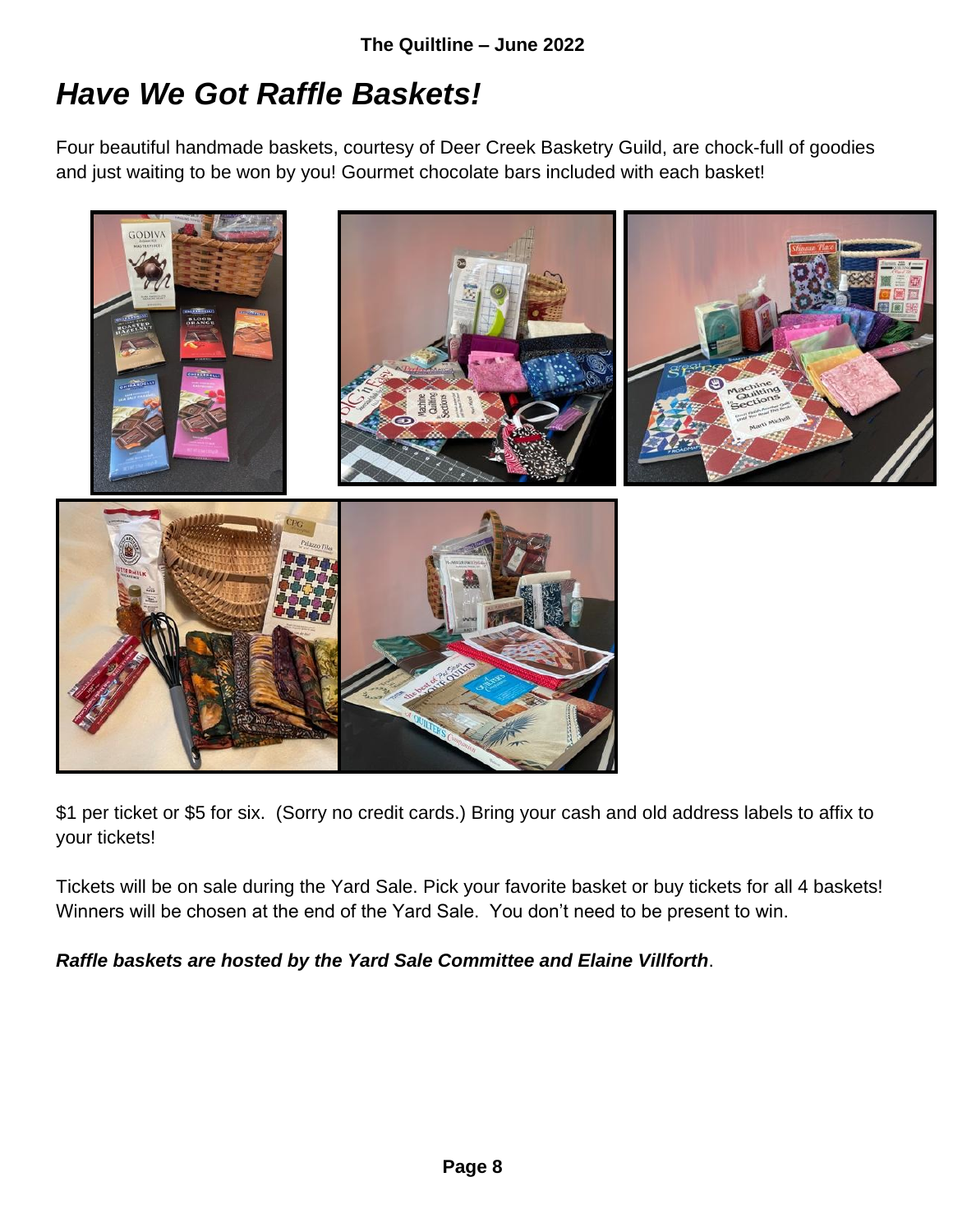

**FSQ Retreat** Colleen Biasco and Jennifer Rossmere

#### **FRIENDSHIP STAR QUILTERS**

#### **2023 ANNUAL RETREAT AT BON SECOURS**

#### **JANUARY 13-16, 2023**

#### **REGISTRATION IS OPEN**

#### **A FEW SPACES ARE STILL AVAILABLE**

We are pleased to announce that registration is open for FSQ's 23<sup>rd</sup> annual "Quilters Unsupervised" sewing retreat.

The retreat is open to all FSQ members. The maximum number of participants is 34 and a wait list will be maintained. Registrations will be accepted on a first-come firstserved basis.

Bon Secours has beautiful facilities including a large conference room (our sewing space) with natural light coming from a wall of windows. Bring your sewing machine and your projects and treat yourself to a long weekend without the distractions of home.

Lodging and meals are included. All rooms are single-occupancy. 2-night and 3-night options are offered.

2-Night Option: Friday Jan. 13 thru Sunday Jan.15 (5 pm) \$328.

3-Night Option: Friday Jan. 13 thru Monday Jan. 16 (5pm) \$492.

Complete details are on the Registration Form. Follow this link to the form:

[Registration Form for January 2023 Retreat](https://friendshipstar.org/wp-content/uploads/2022/04/Jan.-2023-Retreat-Registration.pdf)

Please email any questions to [retreats@friendshipstar.org](mailto:retreats@friendshipstar.org)

Colleen Biasco & Jennifer Rossmere, co-chairs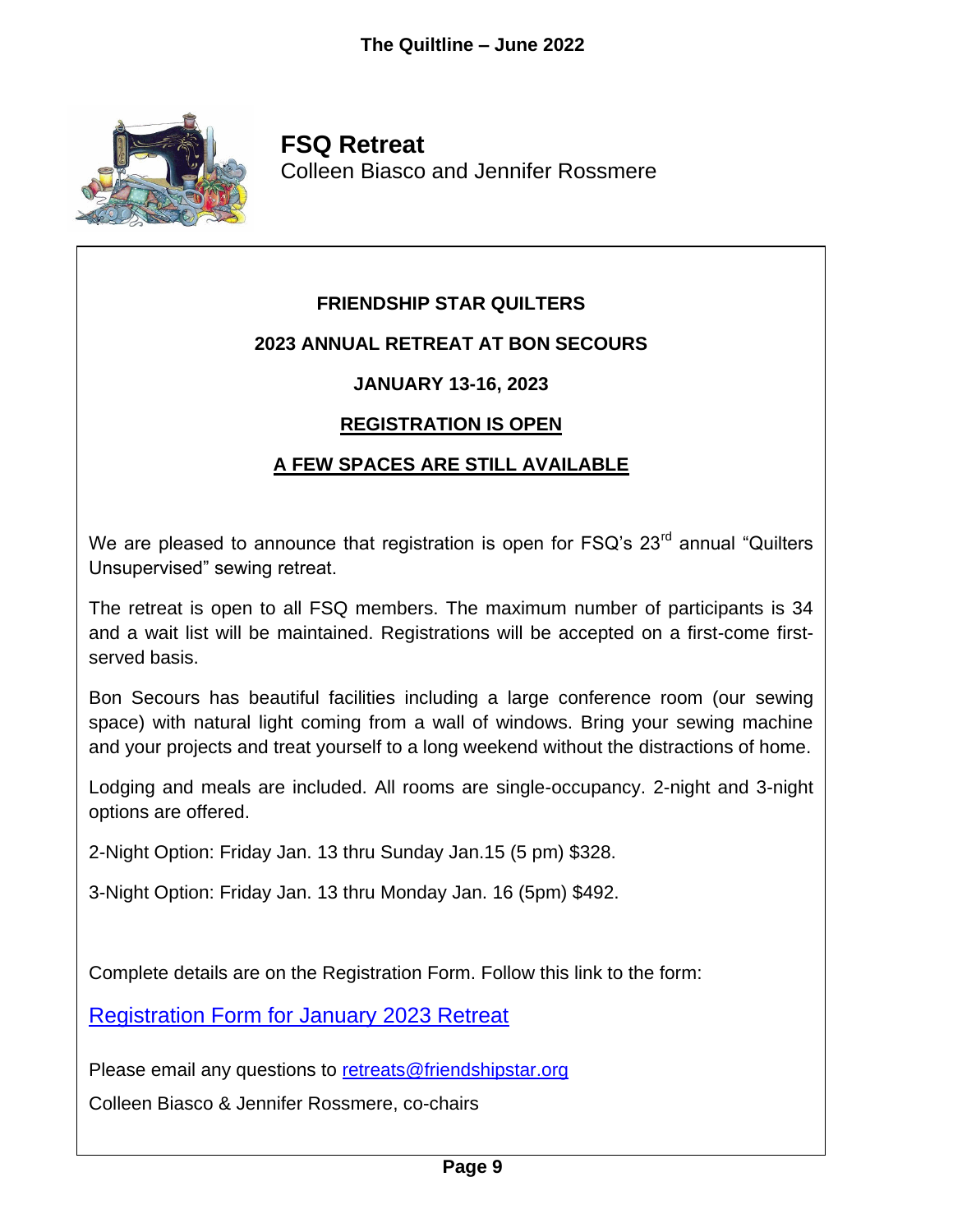

#### **Medallion in the Middle Service Projects 2022 Summer Quilt Challenge** JoAnne DuChez

Are you up for the next Service Projects Summer Quilt Challenge? This year the challenge is to create a medallion quilt. The quilt should focus on an obvious medallion, usually centered, surrounded by several borders. Check out Pinterest for examples of traditional and modern medallion quilts.

The final product must be quilted and bound, between 40" square and twin size. As in the past all quilts will be donated to Service Projects.

**Fabric bundles will not be available at the June meeting** as we want to focus on the yard sale event. Bundles will be available at the June Service Project workshops. If you would rather, feel free to use your own stash for your creation.

Finished quilts are due at the September  $12<sup>th</sup>$  meeting by 7:15. Voting will take place before the meeting and during the first 10 minutes of the break. Yard Sale Bucks will be awarded to the three quilts with the most votes.

We can't wait to see what your imaginative spirits create. Have fun and good luck!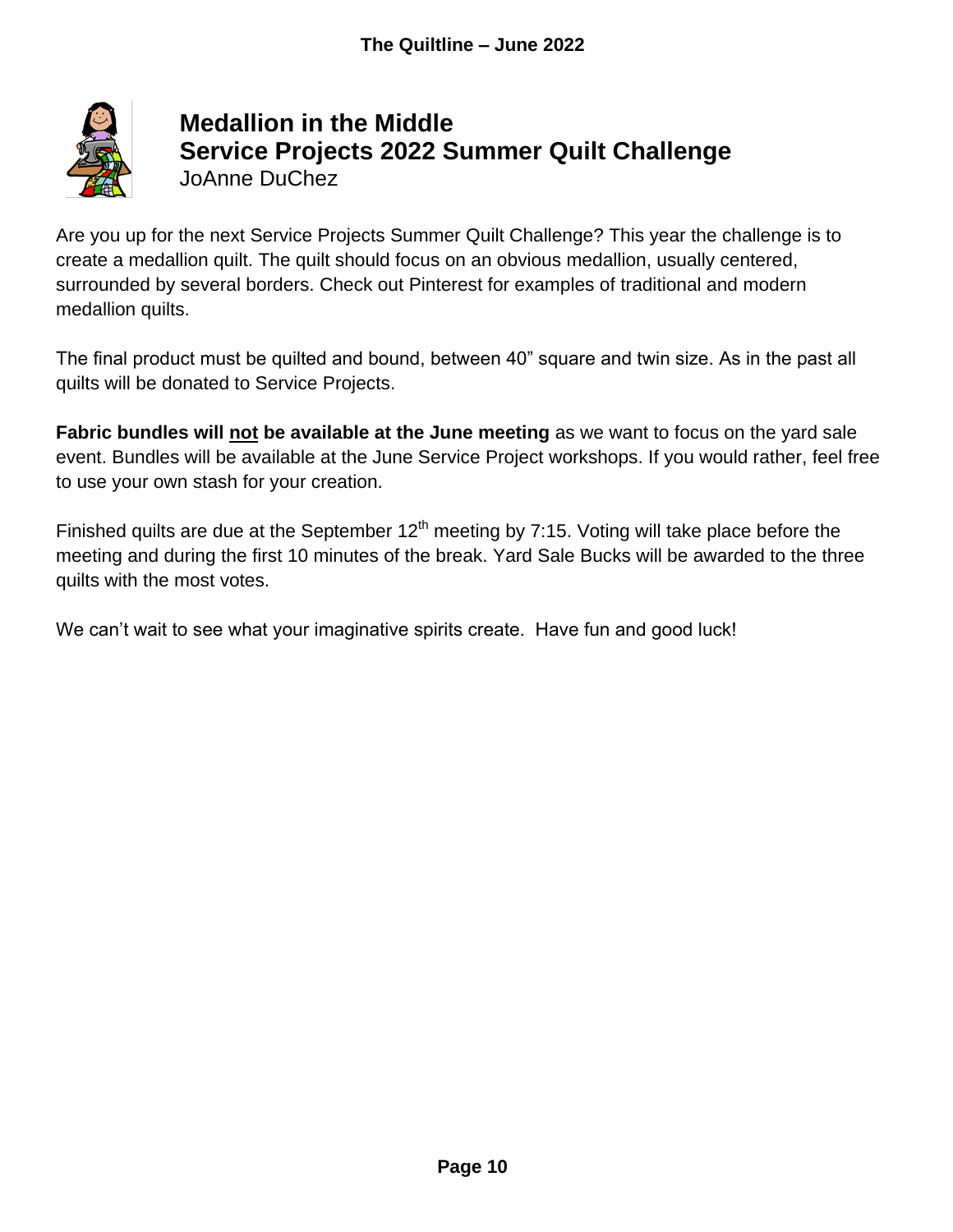

## **The Yard Sale is Here!**

Jennifer Rossmere

**June 6th** is the time to shop for the fabulous goodies that have been so generously donated. We have fabric, patterns, books, notions, and more. Prices are rock bottom. The Yard Sale will open after a brief business meeting.

As with the last Yard Sale, fabric will be sold by the pound (\$8 pound, approximately 4 yards per pound). This price applies to all fabric, including fat quarters, quilt kits, panels, UFOs and fabric scraps. Each piece of fabric larger than a fat quarter is color-coded with tape. There will be signs on each fabric table showing the tape colors and associated approximate yardage.

Please keep all fabric items in a separate bag from your other goodies while shopping (paper bags will be available for fabric).

When you are ready to checkout, take your fabric bag(s) to be weighed at the weigh table. Other items will be priced as follows.

*Patterns: \$1.00 Books: 2 for \$3.00 or 4 for \$5.00 Bargain tables: Fill a zip-lock bag with mixed items: Quart bag - \$1.00 Gallon bag - \$3.00*

*Miscellaneous items: Priced as marked*

*BONUS GIFTS! Your choice of two free items with a sale: handmade mask, luggage tag kit, Christmas stocking kit, or key chain.* 

We **accept cash, checks (made out to FSQ), and** *credit cards* **as payment**.

*Please invite your sewing/quilting friends to the Yard Sale!* 

If you have any questions, email [Yard\\_Sale@friendshipstar.org.](mailto:Yard_Sale@friendshipstar.org)

**NOTE: BRING A MASK** IN CASE MASKS BECOME REQUIRED BY THE CHURCH ON THE DATE OF THE SALE. EVEN IF NOT REQUIRED, MASKS ARE HIGHLY RECOMMENDED!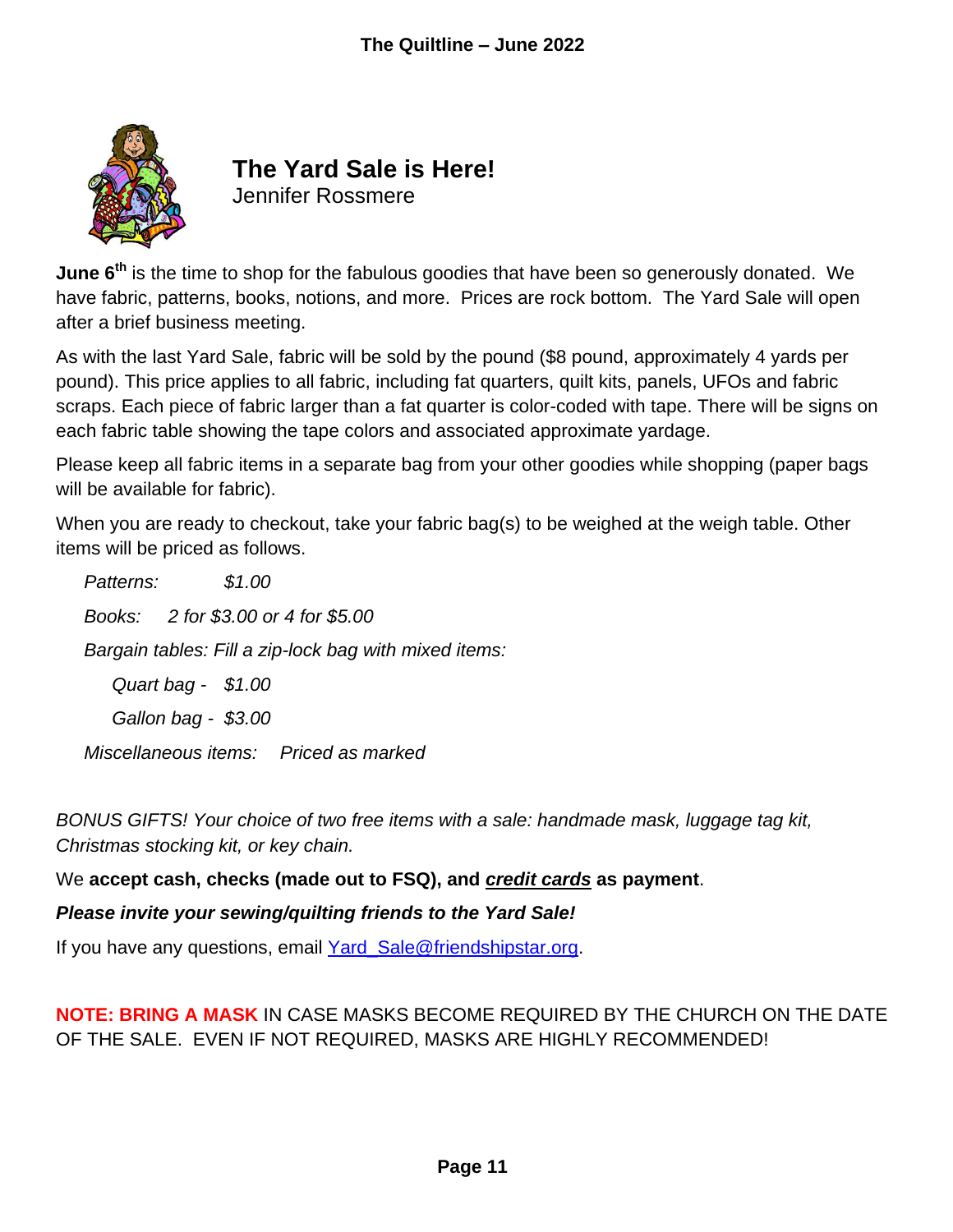

As of January of this year, we now have a Facebook Group in addition to our regular page on that platform. Please like the page and join the group. The group will allow you to share pictures of your work with other members. Both pages are public so you can still view them just by going to the links. We post various items of interest to both areas.

The regular Facebook page is located at <https://facebook.com/FriendshipStarQuilters/>

The Facebook Group is at <https://www.facebook.com/groups/421870746339372>

If you have any questions, you can contact either Ellen or Suma individually, or send an email to [facebook@friendshipstar.org](mailto:facebook@friendshipstar.org) .



**Library News** Rosie Hormuth and Liz Lawrence

The library will be open for all FSQ in-person meetings! Please drop by our tables, page through a few books, and make a couple selections to take home for a month. We have lots to inspire you and get your creativity flowing. Please take note that we have reduced the volume of books available for immediate loan in order to lighten the weight of our storage cabinet. All books copyrighted from 2005 to 2010 are still available upon request. The complete inventory can be found on the FSQ WEB site.

As a bonus for the Guild, we have been gifted with a like-new, hard-back copy of "The Quilter's Album of Patchwork Patterns" by Jinny Beyer (2009). If purchased new through Amazon, the cost is \$424.98; used copies are from \$281. You will have the opportunity to bid for it starting at \$45 via a silent auction at the next in-person FSQ meeting.

At the same time we will be offering the FSQ Library hard-back copy of "The Quilts of Gee's Bend" starting at \$35. Used through Amazon starts at \$90.

The highest bidder will be announced at the June meeting before the yard sale opens. Please take advantage of this opportunity. Proceeds will go to FSQ.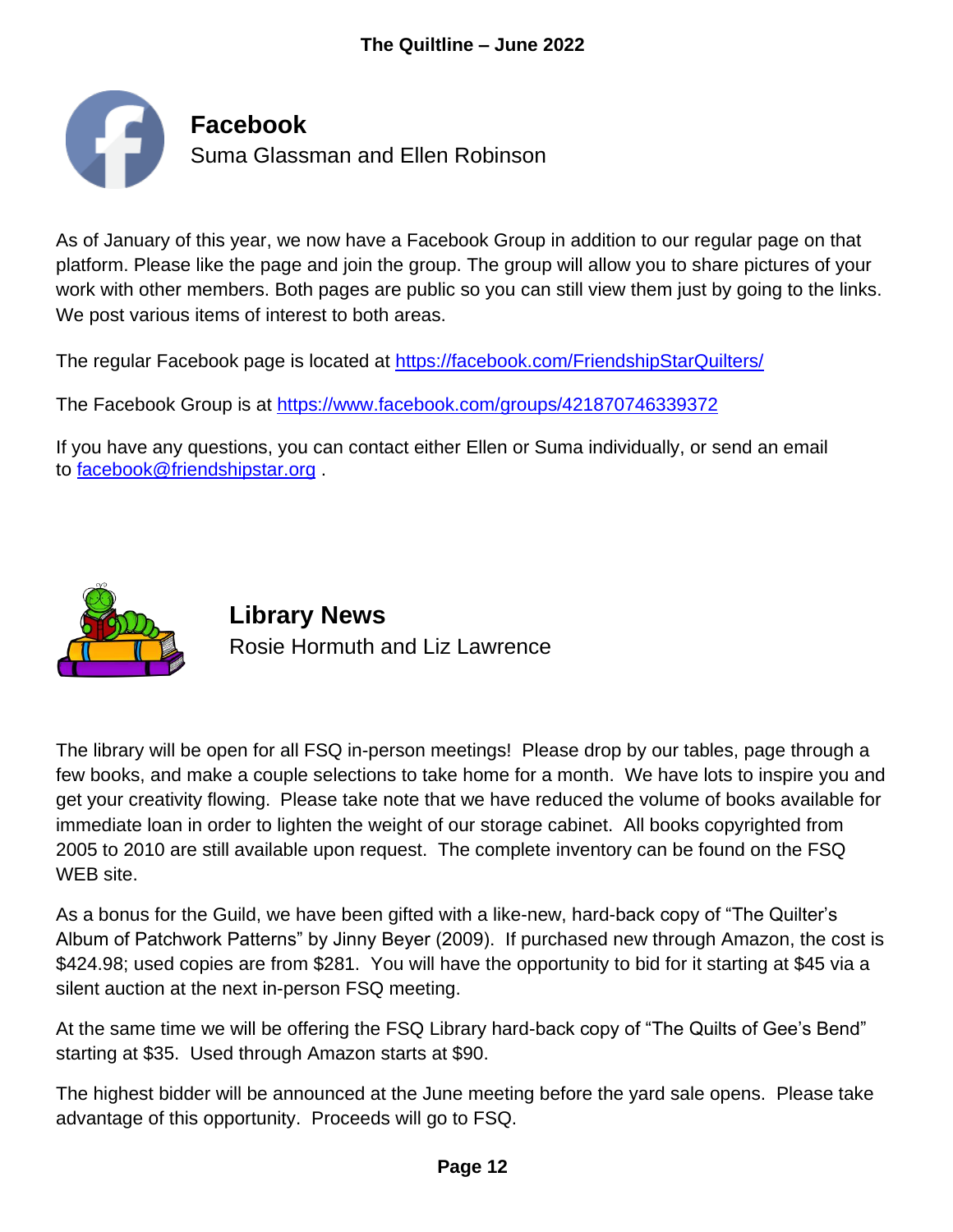

### **Membership** Charlene Danka

We're off to a great start for 2022–2023 with more than half of our membership renewing early! I'll be at the Membership table at the June meeting and can accept cash and checks or you may pay electronically. If you are not able to attend, please mail me your check made out to FSQ. Thank you!

If you are not able to attend guild meetings, the Renewal Forms are online [here](https://friendshipstar.org/wp-content/uploads/2022/04/FSQ-Membership-Renewal-Form-2022-2023.pdf) and you may mail the completed form along with a check to me at the address listed on the form. New member application forms are online [here.](https://friendshipstar.org/wp-content/uploads/2022/04/FSQ-New-Member-Form-3-2022-2023.pdf)

Hope to see you at the June meeting.

Charlene Danka Membership Chair



#### **June Birthdays July Birthdays**

| Kathy Brown - June 12                           | DeVeda Powell - July 8   |
|-------------------------------------------------|--------------------------|
| Danee Wilson - June 13                          | Carole Weikert - July 15 |
| Jan Drass - June 17                             | Nancy Zachik - July 21   |
| Tomo Beckman - June 29<br>Rosemary Spezzano - J |                          |
|                                                 | Ihsia Hu - July 23       |

| Kathy Brown – June 12  | DeVeda Powell - July 8      |  |
|------------------------|-----------------------------|--|
| Danee Wilson – June 13 | Carole Weikert - July 15    |  |
| Jan Drass – June 17    | Nancy Zachik – July 21      |  |
| Tomo Beckman - June 29 | Rosemary Spezzano - July 22 |  |
|                        | Ihsia Hu $-$ July 23        |  |
|                        | JoAnne DuChez - July 26     |  |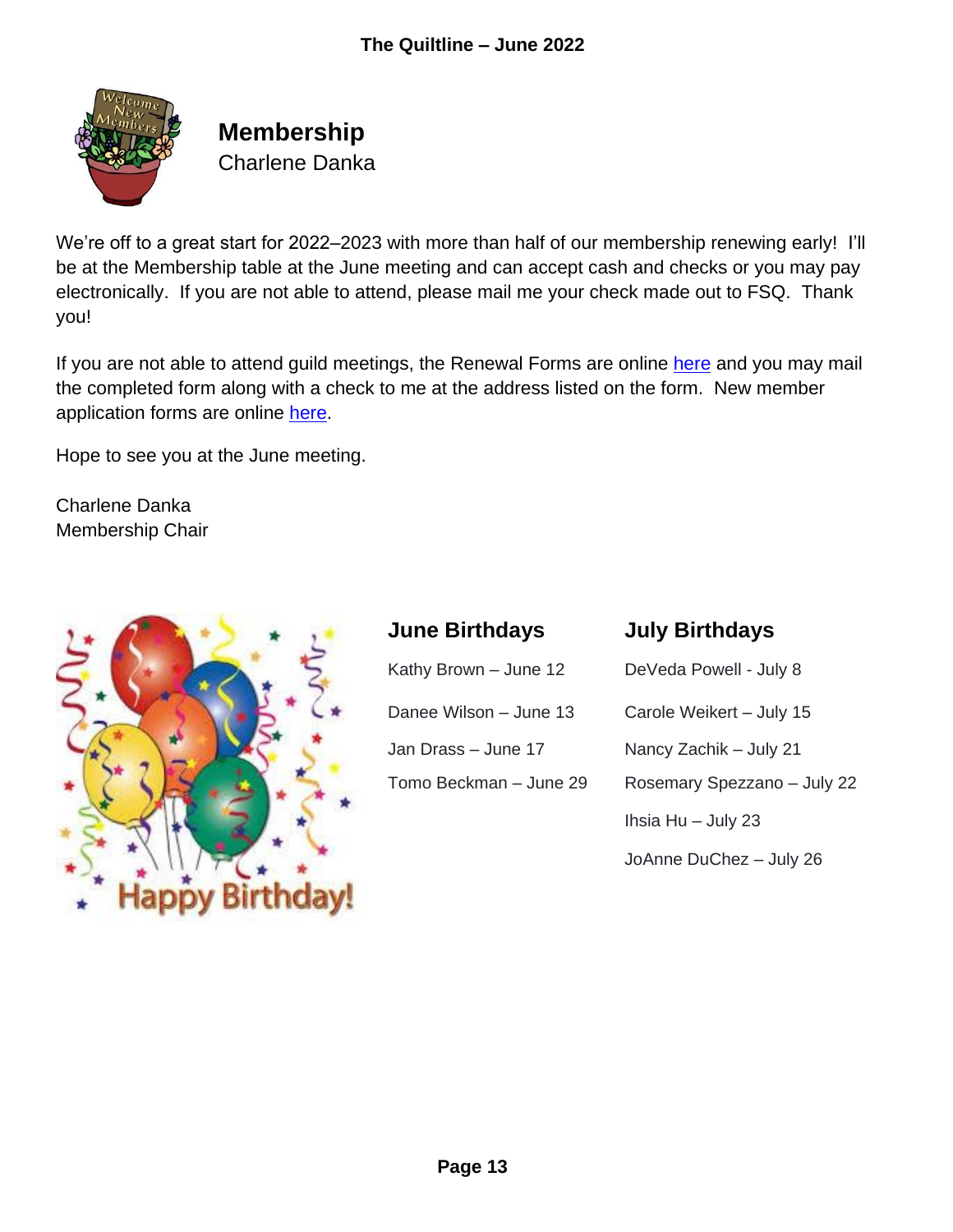

**Tips & Tricks** Peggy Weidman

I discovered this great white marker in a class on free motion feathers given by Patsy Thompson.

The remains of a bar of soap, shrunken to a thin slab or even broken pieces, can be repurposed for a marker by shaving with a vegetable peeler to get a sharp edge.

Any kind of bar soap will work but those that contain lotion like Dove soap give a nice smooth line and don't crumble.

Unlike most white markers, you can see it immediately and it is easily removed by spraying with a bit of water or ironing it with steam.

*All members are invited to contribute to this column. Please share a sewing/quilting tip you've found helpful by sending in a brief write-up for our next newsletter.*



**Readers' Corner** Ellen Robinson

In the Nov. 2021 Quiltline, Linda Duzick recommended **Miss Benson's Beetle** by Rachael Joyce.

I checked out the e-book from the MoCo library and really liked it. I really think it would not have been a book that I would have selected on my own, so I thank Linda for sharing the information.

I am "seconding" the recommendation on this book.

*All members are invited to contribute to this column. Please share some of the books or authors you've enjoyed by sending in a suggestion or brief write-up for our next newsletter.*